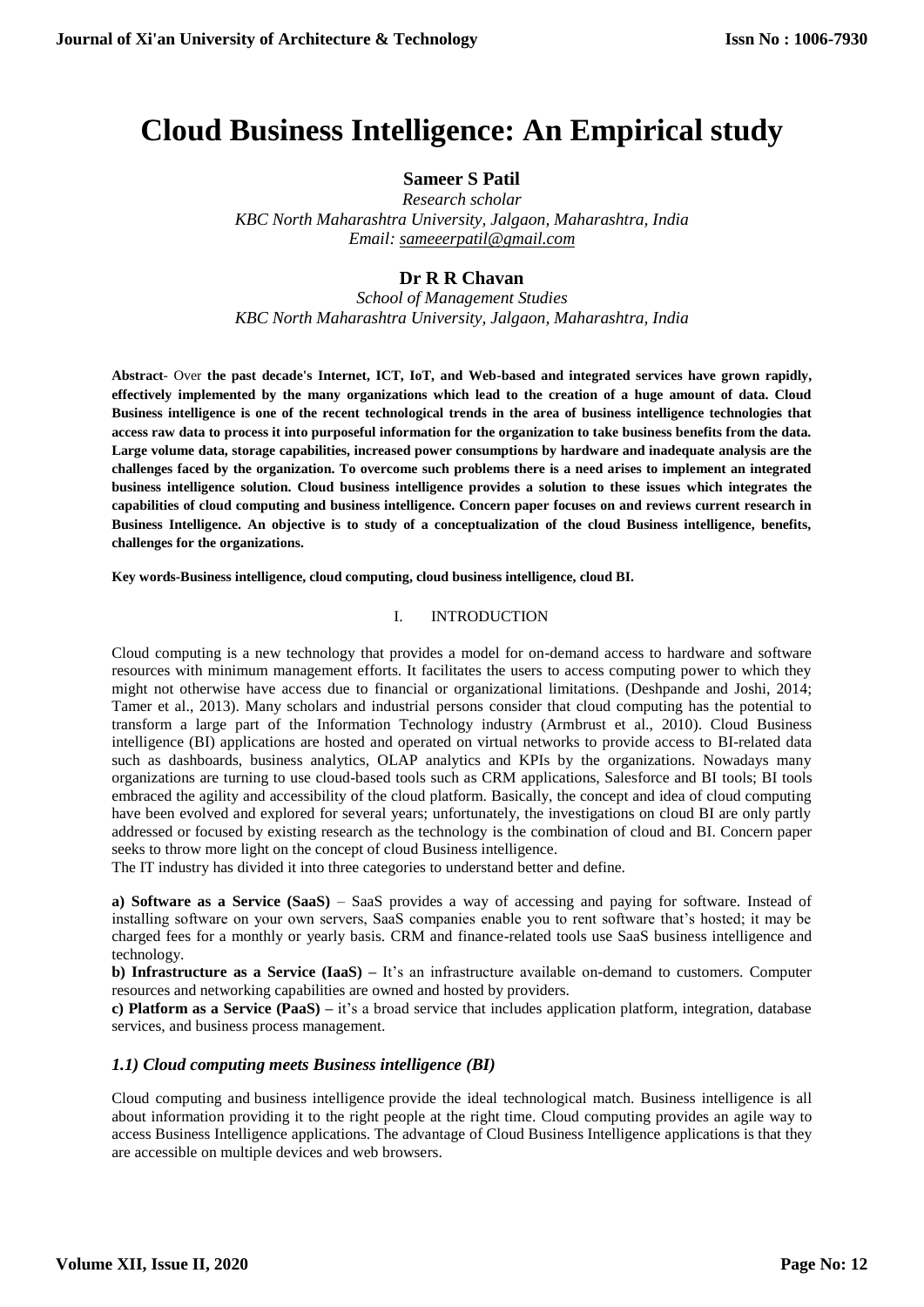#### II. CONCEPTUALIZATION AND APPROACH: CLOUD BUSINESS INTELLIGENCE (CLOUD BI)

Business Intelligence solution's based on cloud computing platform is called "cloud Business Intelligence". Cloud computing provides a more accessible platform for BI tools which made easy to access their capabilities by the organizations. Hence Organizations do not need to implement additional hardware infrastructure and support the huge volumes of data and processing power. Cloud BI provides a framework that provides ondemand access to software and hardware resources with minimum management efforts (Tamer et al., 2013). Cloud BI is accessible by using any web browser which is called SaaS. Cloud computing also transforms the economic value of Business Intelligence and provides an opportunity for small size organization to compete in the market by using the insights and results provided by BI (Ouf and Nasr, 2011).

Many traditional and new BI vendors are available in the market, which provides different options on BI functionalities based on different architectures, frameworks, and platforms. Some of them are discussed in the following table.

| platform             | Vendors/service provider                                                       |  |  |  |  |  |
|----------------------|--------------------------------------------------------------------------------|--|--|--|--|--|
| <b>SaaS Business</b> | SAP Business OOD, Adaptive Planning, HostAnalytics, Analytix On Demand,        |  |  |  |  |  |
| Intelligence         | BlinkLogic, LiteBI, Good Data, , Indicee, Pivot Link BI.                       |  |  |  |  |  |
| <b>Solutions</b>     |                                                                                |  |  |  |  |  |
| BI Platform as a     | IBM Cognos Express on Amazon EC2, AsterData MPP on Amazon EC2, Teradata        |  |  |  |  |  |
| Service              | Express on Amazon EC2.                                                         |  |  |  |  |  |
| (PaaS)               |                                                                                |  |  |  |  |  |
| Data                 | IBM Infosphere DataStage, IBM CastIron, Informatica Powercenter Cloud Edition, |  |  |  |  |  |
| Integration          | Snaplogic Dataflow, Talend Integration Suite on RightScale Managed Platform    |  |  |  |  |  |
| <b>Tools</b>         |                                                                                |  |  |  |  |  |

Source Menon L & Rehani B

### III. SIGNIFICANCE OF CLOUD IN PRESENT SCENARIO & FUTURE

According to Gartner, Inc worldwide public cloud services market is forecast to grow 17% in 2020 to total \$266.4 billion, up from \$227.8 billion in 2019.

|                                           | 2018 | 2019 | 2020  | 2021  | 2022  |
|-------------------------------------------|------|------|-------|-------|-------|
| Cloud Business Process Services (BPaaS)   |      |      |       |       |       |
|                                           | 41.7 | 43.7 | 46.9  | 50.2  | 53.8  |
| Cloud Application Infrastructure Services |      |      |       |       |       |
| (PaaS)                                    | 26.4 | 32.2 | 39.7  | 48.3  | 58.0  |
| Cloud Application Services (SaaS)         | 85.7 | 99.5 | 116.0 | 133.0 | 151.1 |

Table no 2. Worldwide Public Cloud Service Revenue Forecast (Billions of U.S. Dollars)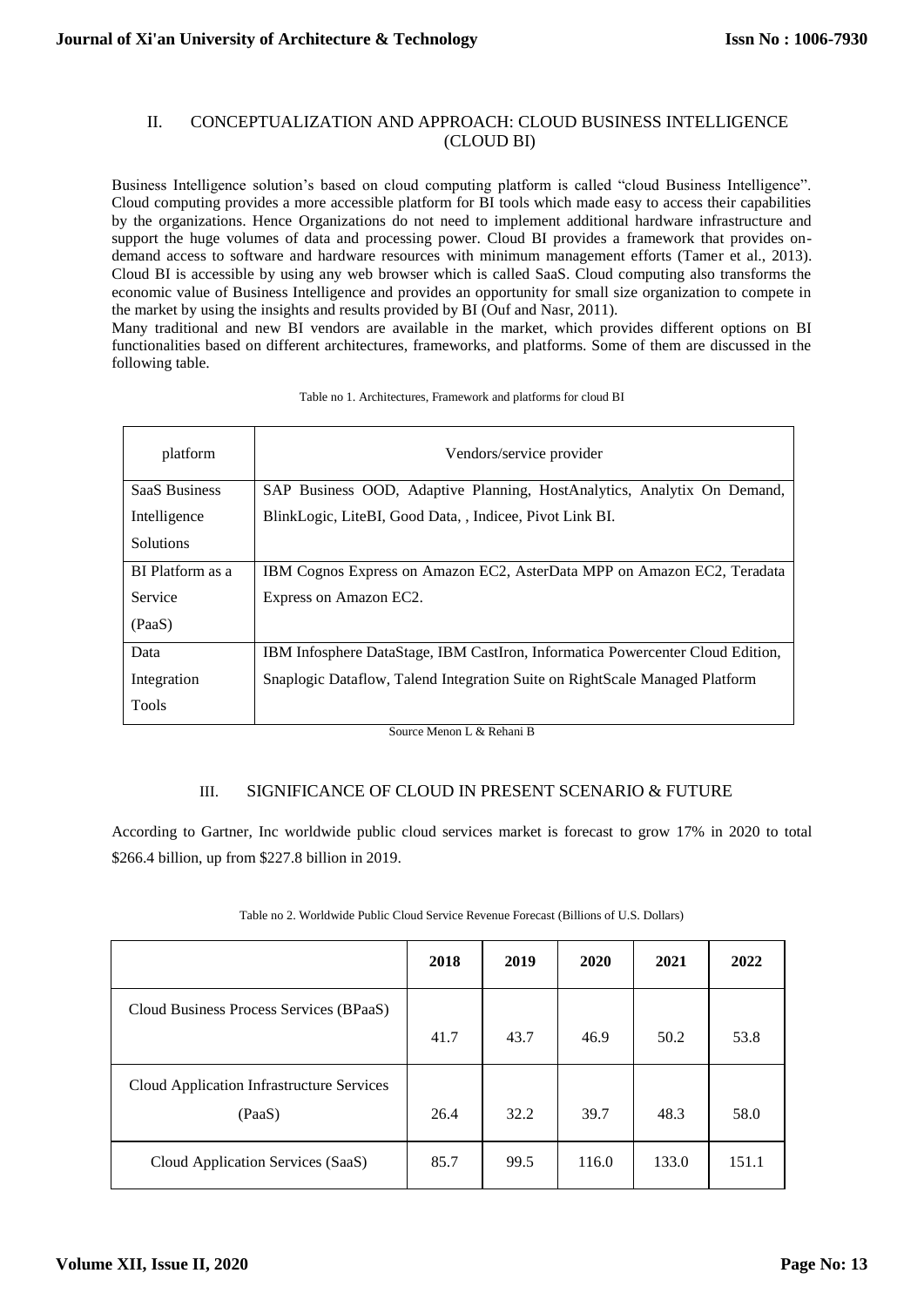| <b>Total Market</b>                         | 196.7 | 227.8 | 266.4 | 308.5 | 354.6 |
|---------------------------------------------|-------|-------|-------|-------|-------|
| Cloud System Infrastructure Services (IaaS) | 32.4  | 40.3  | 50.0  | 61.3  | 74.1  |
| Cloud Management and Security Services      | 10.5  | 12.0  | 13.8  | 15.7  | 17.6  |

Source: Gartner (November 2019)

BPaaS = business process as a service; IaaS = infrastructure as a service; PaaS = platform as a service; SaaS = software as a service

Software as a service.

As per table no 2 analysis shows that (SaaS) will be the largest market segment which grows to \$116. IaaS share second-largest market segment in cloud infrastructure services which will grow to \$50 billion in 2020.

#### IV. CHALLENGES FOR CLOUD BUSINESS INTELLIGENCE

*Security issues & Concerns: -* Security risks are always on the top priority of cloud computing because data has been migrated to the cloud for further processing by BI tools. To safeguard and protect the data, an organization should need to choose cloud service providers that provide security management services such as password protection, encryption to the protection of on-premise systems.

*Data- latency: -* Many organizations prefer to access real-time data & information from the systems. In such a scenario Cloud BI should provide access to real-time data. As a result, the analysis supported data that are often not up-to-date by the time and shared with executives to form decision-making. Hence real-time integration should be there to enhance data.

*Lack of expertise: -* One of the challenges organizations and companies are facing today. Organizations are moving to clouds and cloud technologies are rapidly getting advance. Due to these factors organizations are having a tough time keeping up with the technologies and faced a lack of expert peoples in the cloud. These challenges can be overcome by training and development of IT staff.

*Data integration: -* Business Intelligence systems require managing and gathering data across different systems for the organization. So it needs to be configured with the individual systems interface by business units once they adopt their own cloud software. Employees consulate the data manually which is time consuming process. If it has not been integrated properly then managing the data hierarchies becomes difficult and companies won't be able to achieve a consistent and single version of the truth worthy data across multiple on-premise cloud systems.

*Control/Governance: -* Proper IT governance and control strategies should ensure IT systems and systems are implemented and used according to the policies and procedures should ensure that these IT assets are properly maintained and are supporting the organization's strategy and business goals.

### V. ADVANTAGE/BENEFITS OF CLOUD BUSINESS INTELLIGENCE

The overview of the literature concludes many things about cloud computing platforms and the use of business intelligence with it. Researchers conclude that cloud computing transforms the economic value of Business Intelligence which provides an opportunity for organizations to compete in the global market (Gurjar and Rathore, 2013).According to the Gartner survey, which throws light on the fact that almost one-third of the Business Intelligence platform users surveyed are using or planning to move to the cloud (Gartner, Wisdom of Crowds Cloud Business Intelligence, 2012).